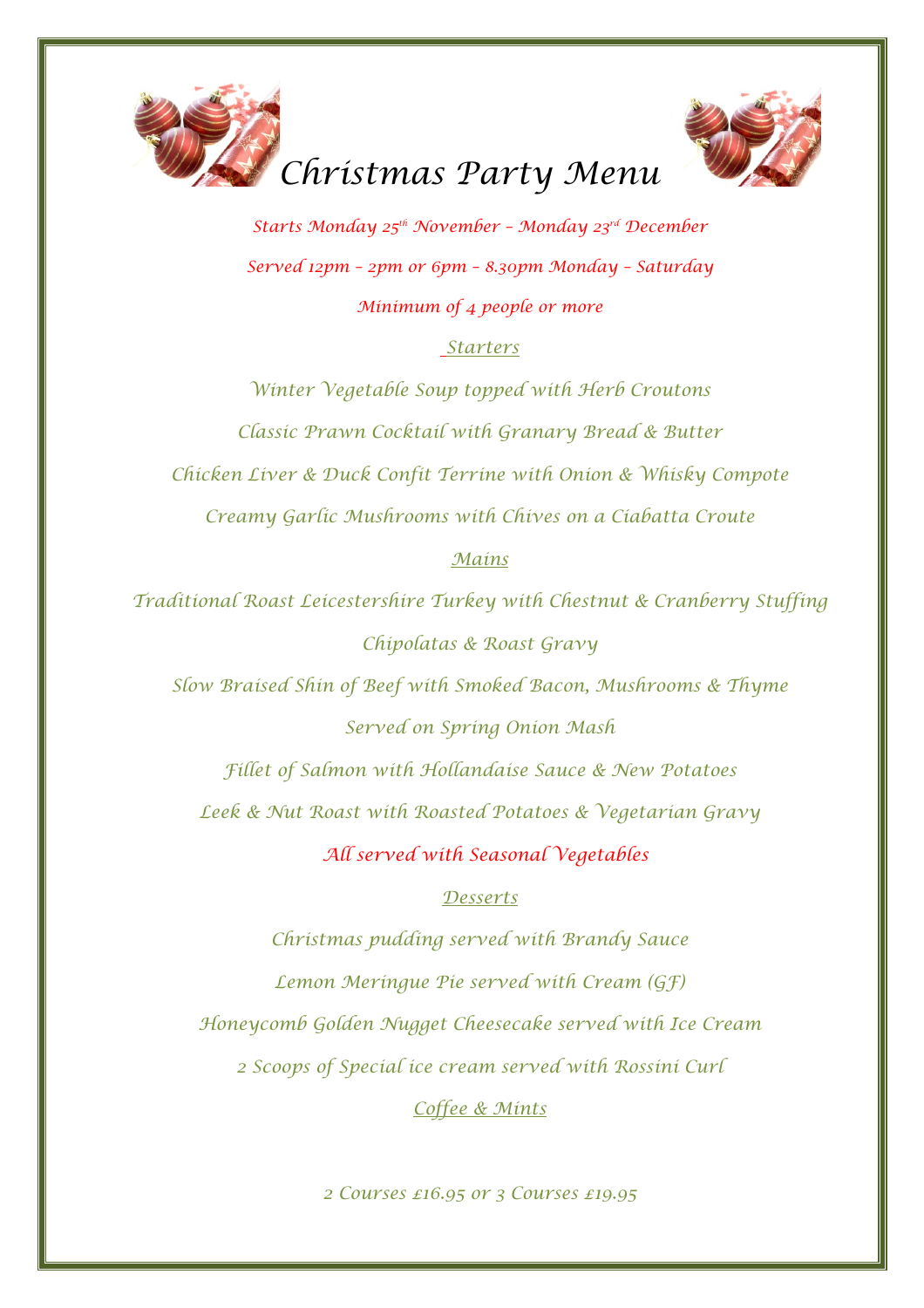## Deposit of £5.00pp required at time of Booking

Booking Form needs to be returned 3 days before date of booking

Booking Name *……………………………………………………………….*

Date & Time of Booking

*………………………………………………………………………………...*

Number of People in your Party *…………………………………………….*

| Name | Starter | Maín | Dessert |
|------|---------|------|---------|
|      |         |      |         |
|      |         |      |         |
|      |         |      |         |
|      |         |      |         |
|      |         |      |         |
|      |         |      |         |
|      |         |      |         |
|      |         |      |         |
|      |         |      |         |
|      |         |      |         |
|      |         |      |         |
|      |         |      |         |

*£…………………………………………………………………………………..*

Money